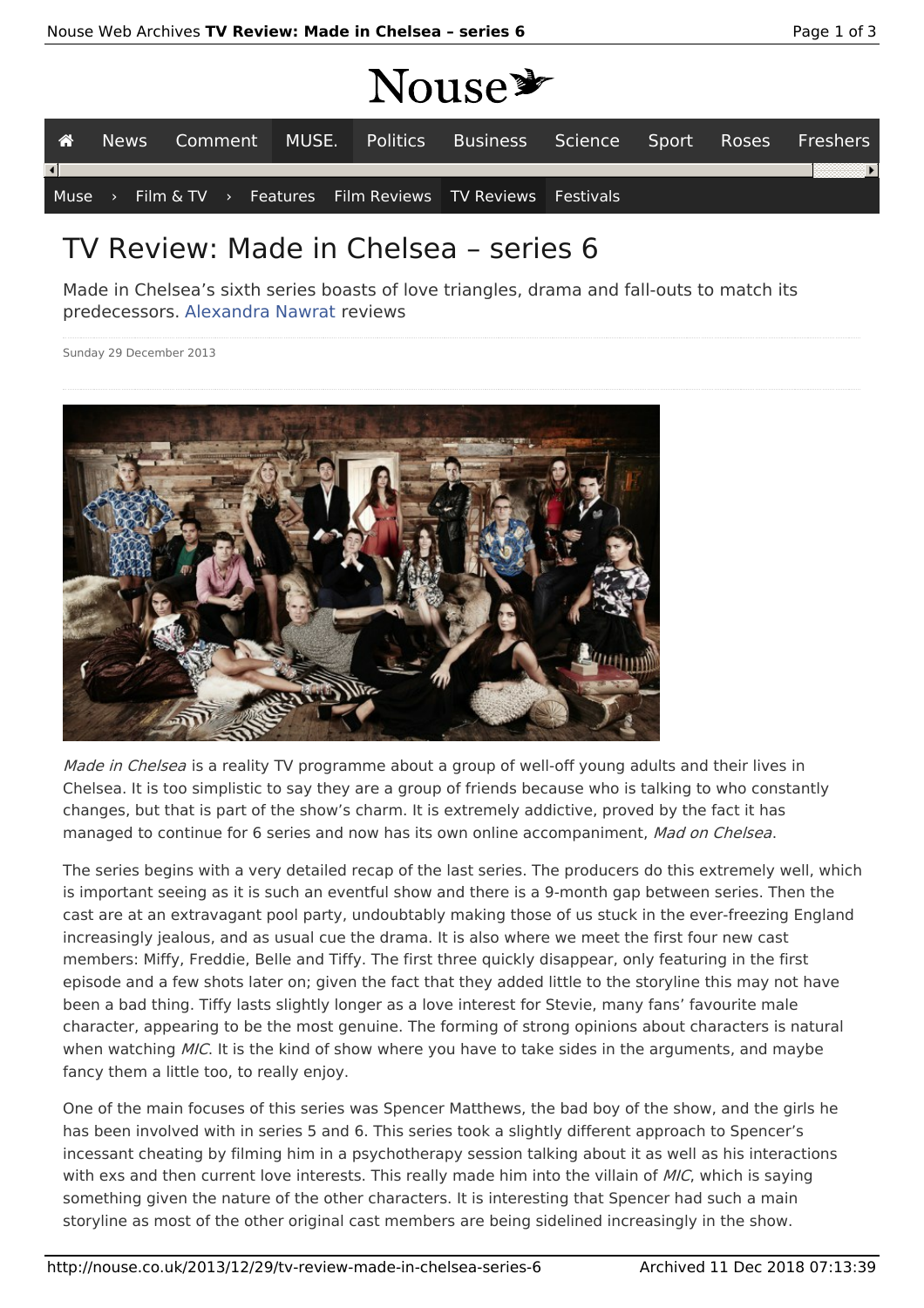#### Nouse Web Archives **TV Review: Made in Chelsea – series 6** Page 2 of 3

The other main exception to that rule is Binky Felstead. Binky is the female equivalent of Stevie and has successfully managed to maintain this role. Her popularity is demonstrated whenever she is attacked, as the viewers automatically launch an angry twitter frenzy at her attacker. A good example is Phoebe. Binky's story line was based around love. For a regular watcher of *MIC* this is tremendously exciting as she has not been the most lucky with love so seeing her happy is lovely (do you see what I mean about the strong emotions towards characters?). This was part of the happy ending of the series and definitely will make me watch the next. This wasn't the only love story of the series, unsurprisingly as the premise of the show is romance; there was the Lucy, Jamie and Phoebe love triangle that transformed into a relationship between Lucy and Jamie. Whether or not this would be the outcome was not definite until the very last minutes of the last episode and is another reason why the next series is eagerly awaited.

It is a very energetic TV show – there is no way you could get bored when watching it – and they certainly manage to pack a lot into a series. The brilliant previously sections at the beginning of each episode make it possible to pick it up at any point. It undoubtedly comes highly recommended.

Made in Chelsea series 7 will begin next autumn but all the previous episodes are available on 4oD.



## One comment

Anonymous

29 Dec '13 at 10:26 pm

**A** Report

Rubbish! Here's a proper review: http://chbadtv.blogspot.co.uk/2013/10/made-in-chelsea-series-6 episode-1-come.html

| Most Read Discussed                        |                                                         |                                                            |  |  |  |  |  |
|--------------------------------------------|---------------------------------------------------------|------------------------------------------------------------|--|--|--|--|--|
|                                            | 1. Short Film Sunday: All These Creatures               |                                                            |  |  |  |  |  |
|                                            | 2. TV Review: Endeavour – Series 3 Episode 2: 'Arcadia' |                                                            |  |  |  |  |  |
|                                            | 3. TV Review: Vera Series 5 Episode 2: 'Old Wounds'     |                                                            |  |  |  |  |  |
|                                            |                                                         | 4. Film meets fact – why is historical accuracy important? |  |  |  |  |  |
|                                            | 5. TV Review: Endeavour – Series 3 Episode 4: 'Coda'    |                                                            |  |  |  |  |  |
| 6. TV Review: Endeavour Series 2 Episode 2 |                                                         |                                                            |  |  |  |  |  |

### Write for Nouse Film & TV

Get in touch with the editors

Join the Facebook group

#### More in Film & TV

Short Film Sunday: All These Creatures

Interview: Get Ready With Me director Jonatan Etzler

Short Film Sunday: Fauve

Netflix sued by Satanic Temple